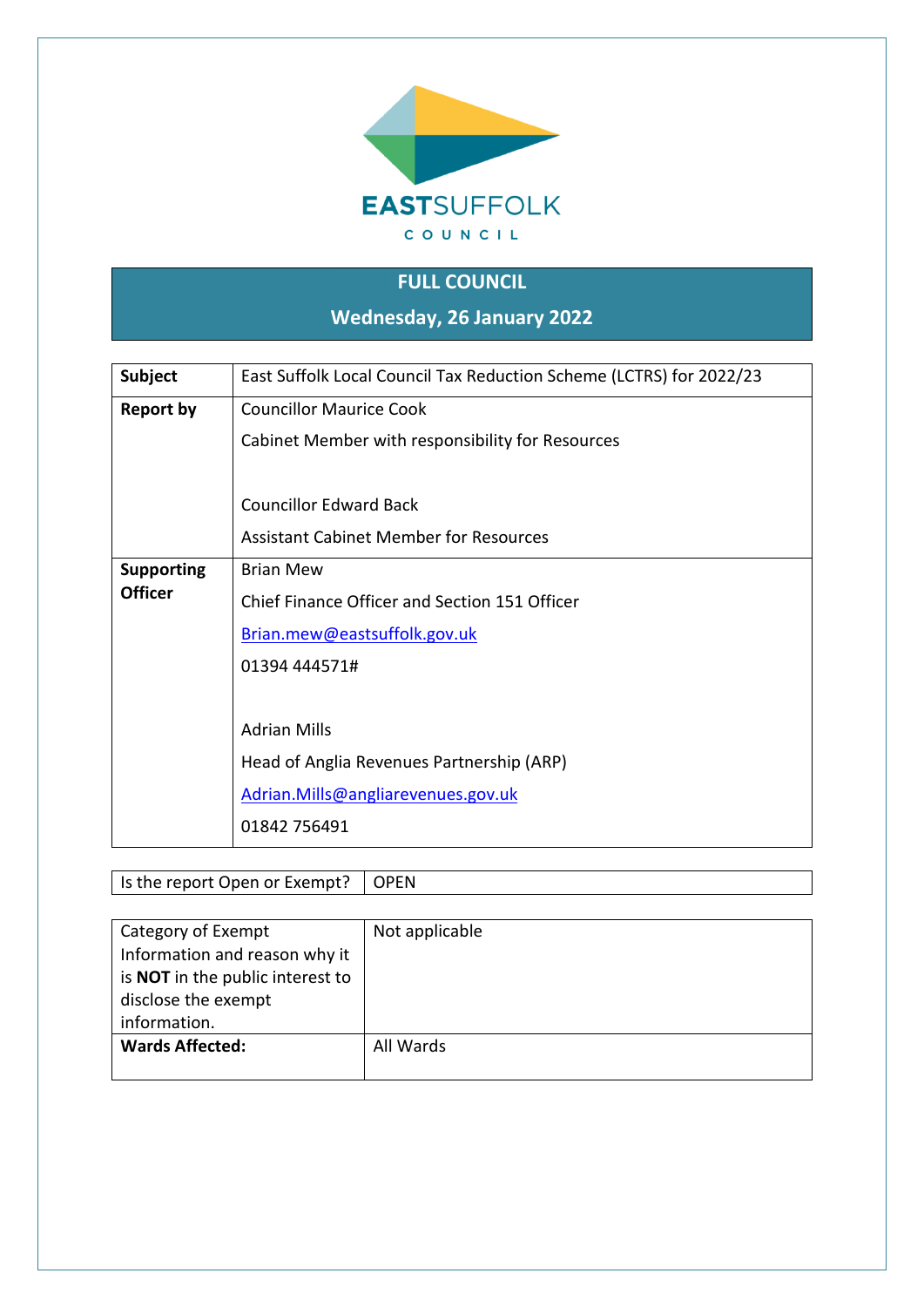### **Purpose and high-level overview**

#### **Purpose of Report:**

The purpose of this report is to review the 2021/22 Local Council Tax Reduction Scheme (LCTRS) and consider options for the scheme for 2022/23, as recommended by the Cabinet at its meeting on 4 January 2022.

#### **Options:**

Each year the Council is required to review its Local Council Tax Reduction Scheme (LCTRS). Anglia Revenues Partnership (ARP) carried out the annual review of the 2021 scheme and a range of options were considered by the Cabinet at its meeting on 7 September 2021. Cabinet approved that a consultation be undertaken on the following proposed amendments to the East Suffolk Local Council Tax Reduction Scheme (LCTRS) for 2022/23:

- Reducing the capital threshold from £16,000 to £10,000 and abolishing tariff income.
- Introducing a fixed rate reduction of £7.40 for non-dependants.
- Further streamlining the claim process.
- Increasing the tolerance for Universal Credit data re-assessments from £65 per month to £100 per month

#### **Recommendation/s:**

That the Proposed East Suffolk Local Council Tax Reduction Scheme (LCTRS) for 2022/23 attached as Appendix C and incorporating the proposals outlined in the report be approved.

### **Corporate Impact Assessment**

#### **Governance:**

None arising directly from this report.

#### **ESC policies and strategies that directly apply to the proposal:**

East Suffolk Local Council Tax Reduction Scheme (LCTRS)

#### **Environmental:**

None.

#### **Equalities and Diversity:**

An Equalities Impact Assessment (EqIA) has been prepared in respect of the proposals recommended in this report. This EqIA will be revised if necessary if the consultation indicates any changes in respect of the impact on one or more Protected Characteristic groups.

#### **Financial:**

Although primarily focussed on improving the customer journey, if implemented, the recommended proposals are estimated to generate savings to the East Suffolk Collection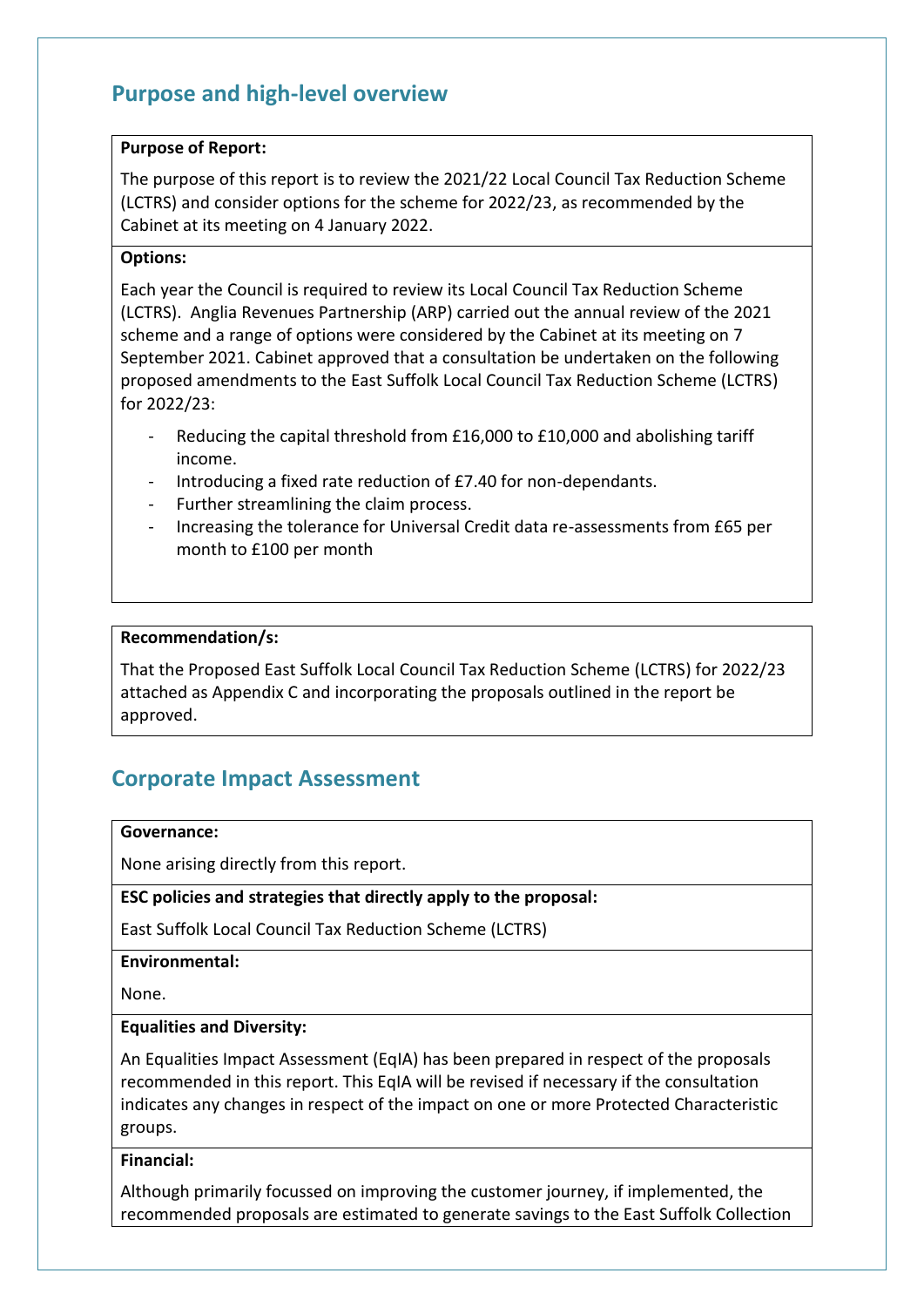Fund in the region of £97,000, around £13,000 of which would be attributable to East Suffolk Council.

#### **Human Resources:**

None arising directly from this report.

**ICT:**

None arising directly from this report.

**Legal:**

None arising directly from this report.

#### **Risk:**

None arising directly from this report.

| <b>External Consultees:</b> | A short consultation exercise took take place from 25 October to<br>26 November 2021. This survey elicited 104 responses.<br>The consultation took the form of an online survey, asking<br>stakeholders for their views on the proposals and any unforeseen<br>impacts. The link to the survey was sent to all Members; made<br>available on the Council and ARP websites; and sent to<br>stakeholders working with individuals who are likely to be affected<br>by the proposals or who represent residents with a protected<br>characteristic, for example, CAB, debt and money management<br>services and local disability groups. Major preceptors were<br>consulted on the proposals by letter. The results of the survey are |
|-----------------------------|------------------------------------------------------------------------------------------------------------------------------------------------------------------------------------------------------------------------------------------------------------------------------------------------------------------------------------------------------------------------------------------------------------------------------------------------------------------------------------------------------------------------------------------------------------------------------------------------------------------------------------------------------------------------------------------------------------------------------------|
|                             | referred to in the relevant sections of this report, and are shown in<br>summary in Appendix A.                                                                                                                                                                                                                                                                                                                                                                                                                                                                                                                                                                                                                                    |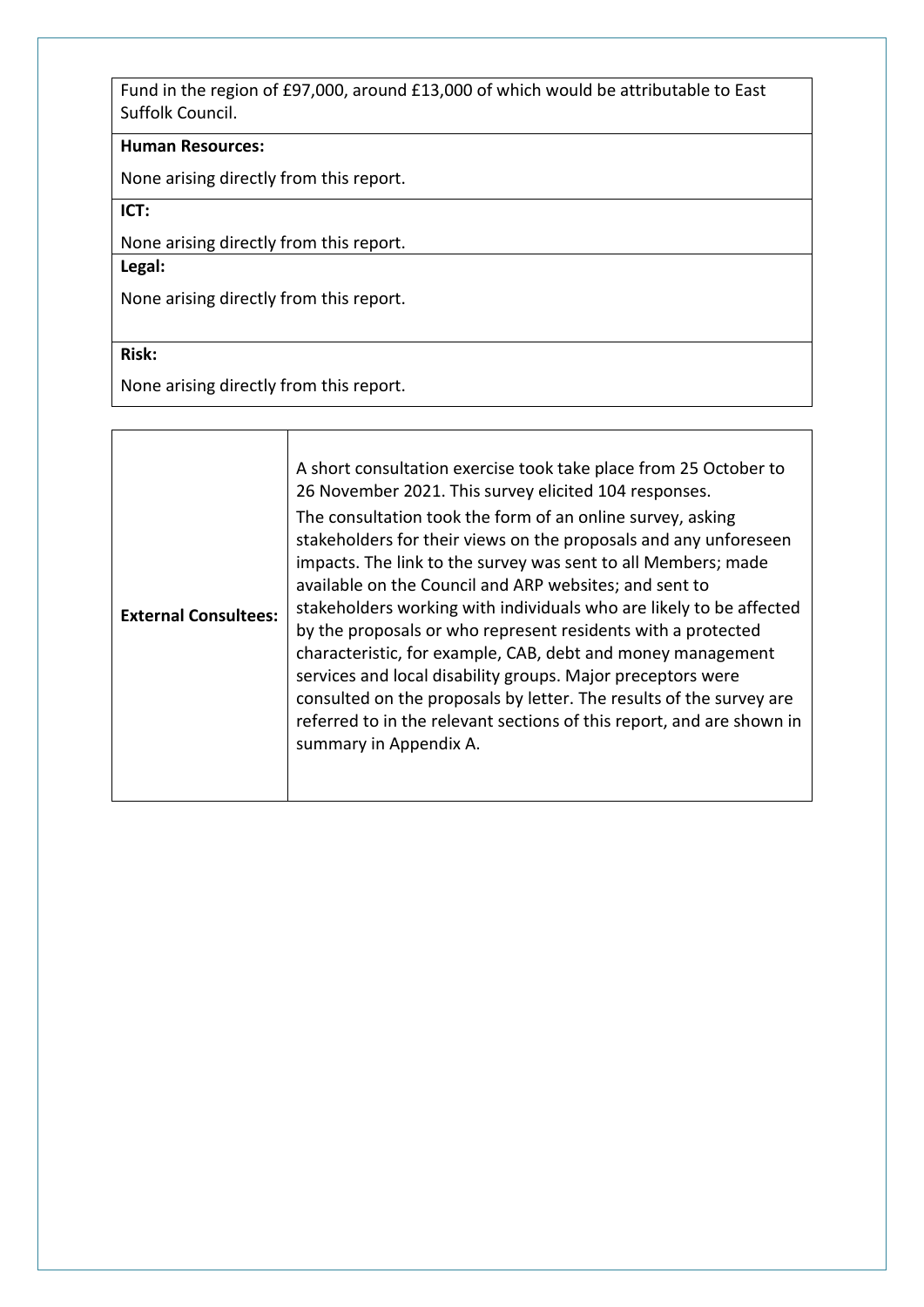### **Strategic Plan Priorities**

| Select the priorities of the <b>Strategic Plan</b> which are supported by<br>this proposal:<br>(Select only one primary and as many secondary as appropriate) |                                                              |        | <b>Secondary</b><br>priorities |
|---------------------------------------------------------------------------------------------------------------------------------------------------------------|--------------------------------------------------------------|--------|--------------------------------|
| <b>T01</b>                                                                                                                                                    | <b>Growing our Economy</b>                                   |        |                                |
| P01                                                                                                                                                           | Build the right environment for East Suffolk                 |        | H                              |
| P02                                                                                                                                                           | Attract and stimulate inward investment                      |        |                                |
| P03                                                                                                                                                           | Maximise and grow the unique selling points of East Suffolk  | П      | П                              |
| P04                                                                                                                                                           | <b>Business partnerships</b>                                 |        | $\mathcal{L}_{\mathcal{A}}$    |
| P05                                                                                                                                                           | Support and deliver infrastructure                           | T,     | П                              |
| <b>T02</b>                                                                                                                                                    | <b>Enabling our Communities</b>                              |        |                                |
| P06                                                                                                                                                           | <b>Community Partnerships</b>                                |        | П                              |
| P07                                                                                                                                                           | Taking positive action on what matters most                  | $\Box$ | 区                              |
| P08                                                                                                                                                           | Maximising health, well-being and safety in our District     | 区      | $\Box$                         |
| P09                                                                                                                                                           | <b>Community Pride</b>                                       | П      | П                              |
| <b>T03</b>                                                                                                                                                    | <b>Maintaining Financial Sustainability</b>                  |        |                                |
| P10                                                                                                                                                           | Organisational design and streamlining services              | П      | ΙI                             |
| P11                                                                                                                                                           | Making best use of and investing in our assets               | П      | П                              |
| P12                                                                                                                                                           | Being commercially astute                                    | $\Box$ | $\Box$                         |
| P <sub>13</sub>                                                                                                                                               | Optimising our financial investments and grant opportunities | $\Box$ | П                              |
| P14                                                                                                                                                           | Review service delivery with partners                        | П      | ⊠                              |
| <b>T04</b>                                                                                                                                                    | <b>Delivering Digital Transformation</b>                     |        |                                |
| P15                                                                                                                                                           | Digital by default                                           |        | 図                              |
| P16                                                                                                                                                           | Lean and efficient streamlined services                      | П      | ⊠                              |
| P17                                                                                                                                                           | Effective use of data                                        |        | 区                              |
| P18                                                                                                                                                           | Skills and training                                          |        | $\mathbf{L}$                   |
| P19                                                                                                                                                           | District-wide digital infrastructure                         | $\Box$ | П                              |
| <b>T05</b>                                                                                                                                                    | <b>Caring for our Environment</b>                            |        |                                |
| P20                                                                                                                                                           | Lead by example                                              |        | $\sim$                         |
| P21                                                                                                                                                           | Minimise waste, reuse materials, increase recycling          |        | H                              |
| P22                                                                                                                                                           | Renewable energy                                             | $\sim$ |                                |
| P <sub>23</sub>                                                                                                                                               | Protection, education and influence                          |        |                                |
| <b>XXX</b>                                                                                                                                                    | <b>Governance</b>                                            |        |                                |
| <b>XXX</b>                                                                                                                                                    | How ESC governs itself as an authority                       | $\Box$ | $\mathbf{L}$                   |
| How does this proposal support the priorities selected?                                                                                                       |                                                              |        |                                |

The LCTRS provides important support to people in East Suffolk, directly contributing to the key theme of Enabling our Communities. The changes proposed for implementation in April 2022 will further reduce customer notifications and contact; further reduce continuous changes to benefits received; and contribute to overall improvement of the customer journey.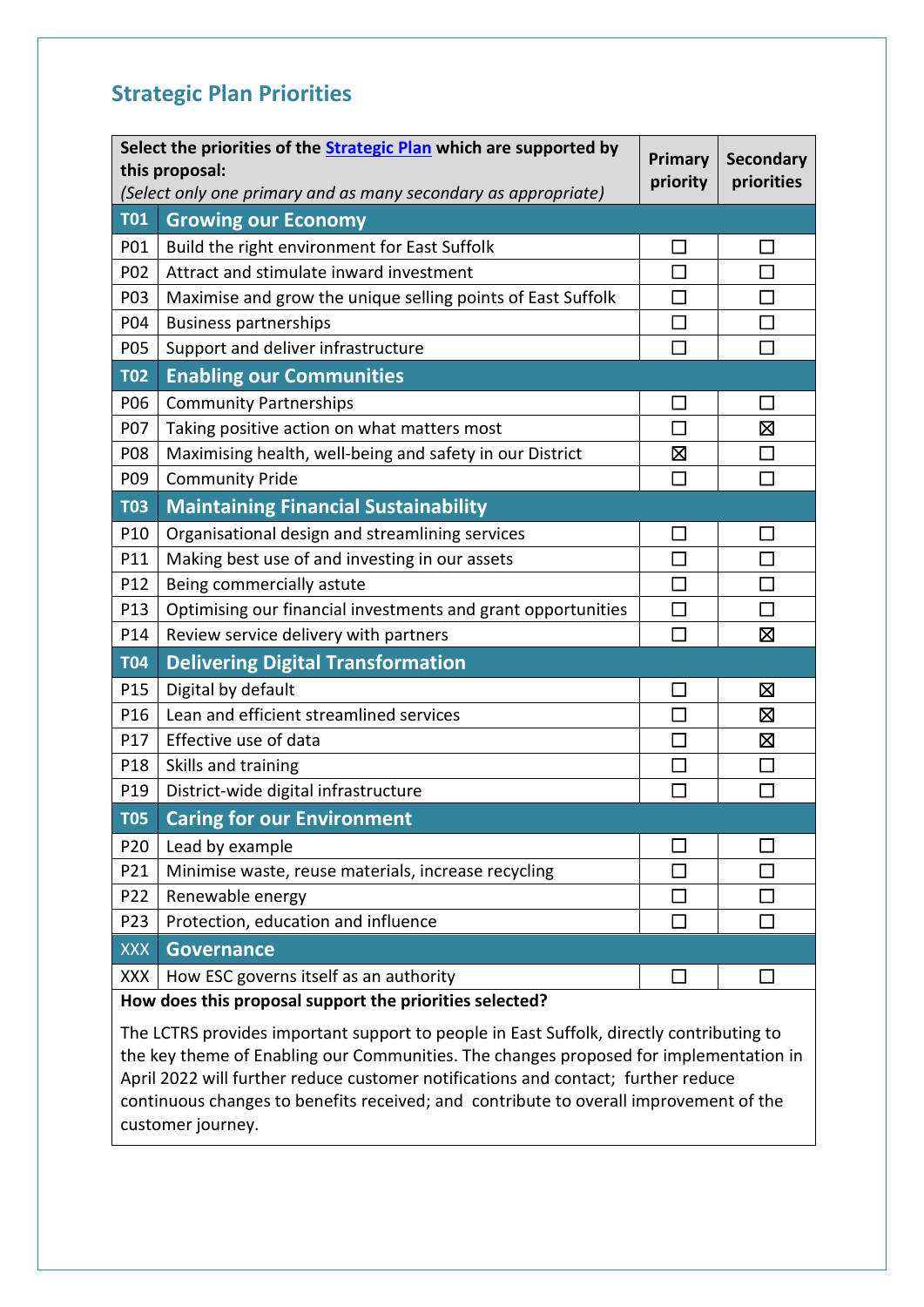## **Background and Justification for Recommendation**

| $\mathbf{1}$ | <b>Background facts</b>                                                                                                                                                                                                                                                                                                                                                                                                                                                                                                                                                                                                                                                                                                                                                                                                                                      |
|--------------|--------------------------------------------------------------------------------------------------------------------------------------------------------------------------------------------------------------------------------------------------------------------------------------------------------------------------------------------------------------------------------------------------------------------------------------------------------------------------------------------------------------------------------------------------------------------------------------------------------------------------------------------------------------------------------------------------------------------------------------------------------------------------------------------------------------------------------------------------------------|
| 1.1          | This is now the ninth year of LCTRS; a locally set scheme that replaced the<br>nationally set Council Tax Benefits (CTB) scheme from April 2013. In 2013/14 a<br>one-off Government grant compensated in part for the reduction in Government<br>funding for the Working Age scheme that year. This meant that the maximum<br>LCTRS awarded was 91.5%. This scheme, adopted by both Suffolk Coastal and<br>Waveney District Councils, has basically been maintained since, and the current<br>East Suffolk LCTRS scheme provides a maximum benefit of 91.5% for working age<br>claimants and the scheme also protects War Pensioners. The aim in designing the<br>scheme was to achieve a balance in charging an amount of Council Tax to<br>encourage customers back into work whilst setting the amount charged at an<br>affordable and recoverable level. |
| 1.2          | By setting the amount payable at 8.5% of the charge, in most cases, where a<br>customer is not paying, we can affect recovery through attachment to benefit<br>within a year and so the charge with costs is recoverable. If the amount payable<br>was set higher, then it is possible the debt would not be recoverable and possibly<br>create a culture of non-payment of Council Tax.                                                                                                                                                                                                                                                                                                                                                                                                                                                                     |
| 1.3          | For 2014/2015 to 2017/18 the original scheme was retained, except that<br>allowances and premiums (the amounts of income from state-administered<br>benefits such as Jobseekers' Allowance) were increased in line with other benefits<br>such as Housing Benefit.                                                                                                                                                                                                                                                                                                                                                                                                                                                                                                                                                                                           |
| 1.4          | For the 2018/19 scheme there was a consultation on a proposal to harmonise the<br>scheme to DWP welfare reforms introduced for Housing Benefit and LCTRS for<br>Pensioners and introduce closer links to Universal Credit data share for claims,<br>thereby removing the stipulation to make a separate claim. This was subsequently<br>approved and introduced.                                                                                                                                                                                                                                                                                                                                                                                                                                                                                             |
| 1.5          | For 2019/20, East Suffolk Council kept the same scheme as its predecessor<br>councils had operated for 2018/19.                                                                                                                                                                                                                                                                                                                                                                                                                                                                                                                                                                                                                                                                                                                                              |
| 1.6          | For 2020/21 the only change, after consultation, was to introduce a fluctuating<br>earnings rule to the treatment of Universal Credit. A weekly tolerance level of £15<br>(£65 monthly) was introduced to reduce the number of monthly reassessments<br>impacting customers every time a revised Universal Credit notification is received.                                                                                                                                                                                                                                                                                                                                                                                                                                                                                                                  |
| 1.7          | Against the uncertain background of the Covid-19 pandemic, Cabinet agreed that<br>there would not be any changes to the LCTRS for 2021/22, with a full review being<br>undertaken this year to develop a range of options for consideration and possible<br>consultation.                                                                                                                                                                                                                                                                                                                                                                                                                                                                                                                                                                                    |

### **2 Current position**

2.1 Councils are required to review their LCTRS schemes annually and consider whether any changes need to be made. Where it is determined to retain the existing scheme, this must be decided by 11 March of the preceding financial year.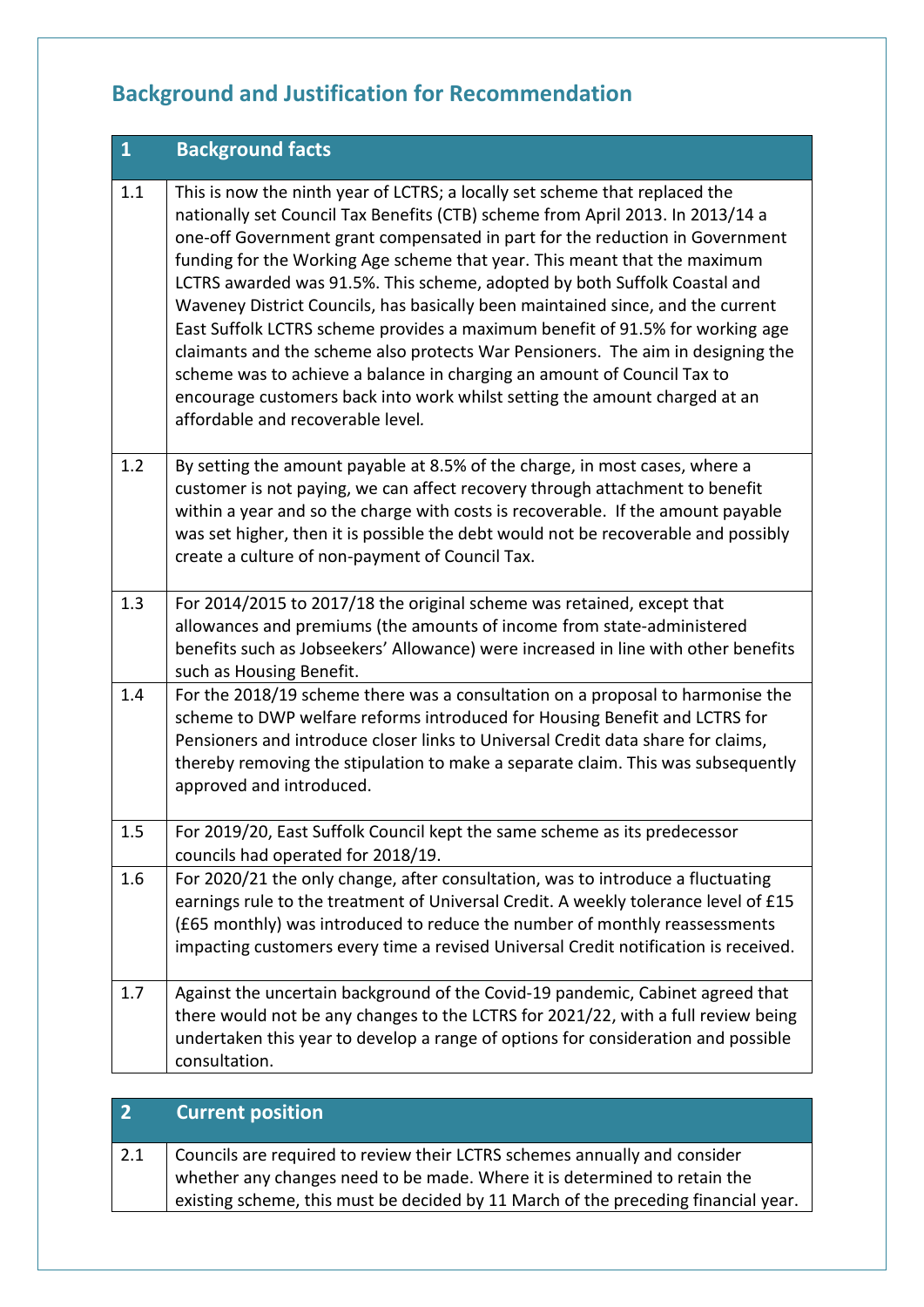| 2.2 | Where councils decide that they wish to amend their schemes they need to<br>consult preceptors and stakeholders and undertake a wider consultation to inform<br>a final scheme design by 28 February of the preceding financial year. Full Council |
|-----|----------------------------------------------------------------------------------------------------------------------------------------------------------------------------------------------------------------------------------------------------|
|     | will consequently consider the recommendations of the Cabinet at the meeting on                                                                                                                                                                    |
|     | 26 January 2022.                                                                                                                                                                                                                                   |
| 2.3 | The current East Suffolk Working Age LCTRS scheme provides a maximum benefit                                                                                                                                                                       |
|     | of 91.5% for working age claimants and the scheme also fully protects War                                                                                                                                                                          |
|     | Pensioners. The aim in designing the scheme was to achieve a balance in charging                                                                                                                                                                   |
|     | an amount of Council Tax to encourage customers back into work whilst setting                                                                                                                                                                      |
|     | the amount charged at an affordable and recoverable level during the year.                                                                                                                                                                         |
| 2.4 | A statutory scheme applies to Pensioners who can receive up to a maximum100%                                                                                                                                                                       |
|     | reduction of their Council Tax bill.                                                                                                                                                                                                               |

| 3   | How to address current situation                                                                                                                                                                                                                                                                                                                                                                                                                                                                                                                                                                                                                                                                                        |
|-----|-------------------------------------------------------------------------------------------------------------------------------------------------------------------------------------------------------------------------------------------------------------------------------------------------------------------------------------------------------------------------------------------------------------------------------------------------------------------------------------------------------------------------------------------------------------------------------------------------------------------------------------------------------------------------------------------------------------------------|
| 3.1 | Anglia Revenues Partnership have reviewed the scheme and identified further<br>improvements that could be made. A range of options were considered by the<br>Cabinet at its meeting on 7 September 2021.                                                                                                                                                                                                                                                                                                                                                                                                                                                                                                                |
| 3.2 | Cabinet approved that a consultation be undertaken on the following proposed<br>amendments to the East Suffolk Local Council Tax Reduction Scheme (LCTRS) for<br>2022/23:                                                                                                                                                                                                                                                                                                                                                                                                                                                                                                                                               |
|     | Reducing the capital threshold from £16,000 to £10,000 and abolishing<br>tariff income.                                                                                                                                                                                                                                                                                                                                                                                                                                                                                                                                                                                                                                 |
|     | Introducing a fixed rate reduction of £7.40 for non-dependants.<br>$\overline{\phantom{a}}$<br>Further streamlining the claim process.<br>$\blacksquare$                                                                                                                                                                                                                                                                                                                                                                                                                                                                                                                                                                |
|     | Increasing the tolerance for Universal Credit data re-assessments from £65<br>per month to £100 per month                                                                                                                                                                                                                                                                                                                                                                                                                                                                                                                                                                                                               |
| 3.3 | <b>Proposals</b><br>The proposed changes to the East Suffolk Local Council Tax Reduction Scheme that<br>should take effect from 1 April 2022 are as follows. If implemented, these changes<br>would affect:<br>1. the threshold for how much capital a customer can own (for example,<br>savings) and still be entitled to a Council Tax reduction<br>the impact that living with non-dependent adult friends or family members<br>2.<br>has on the Council Tax reduction that a customer receives<br>3. the relationship between the application processes for Universal Credit and<br>for Local Council Tax Reduction<br>4. the way in which fluctuations in a customer's earnings are taken into<br>account in LCTRS |
| 3.4 | Proposal 1<br>It is proposed to lower the 'capital threshold' for Local Council Tax Reduction from<br>£16,000 to £10,000 and remove the requirement to pay a tariff on savings over<br>£6000.                                                                                                                                                                                                                                                                                                                                                                                                                                                                                                                           |
| 3.5 | The capital threshold is the amount of capital (for example, savings) that a<br>customer can own and still receive a reduction on their council tax. This proposal is<br>intended both to ensure support is focused on those customers who most need it<br>and also to remove the need for customers to provide evidence (where there is an                                                                                                                                                                                                                                                                                                                                                                             |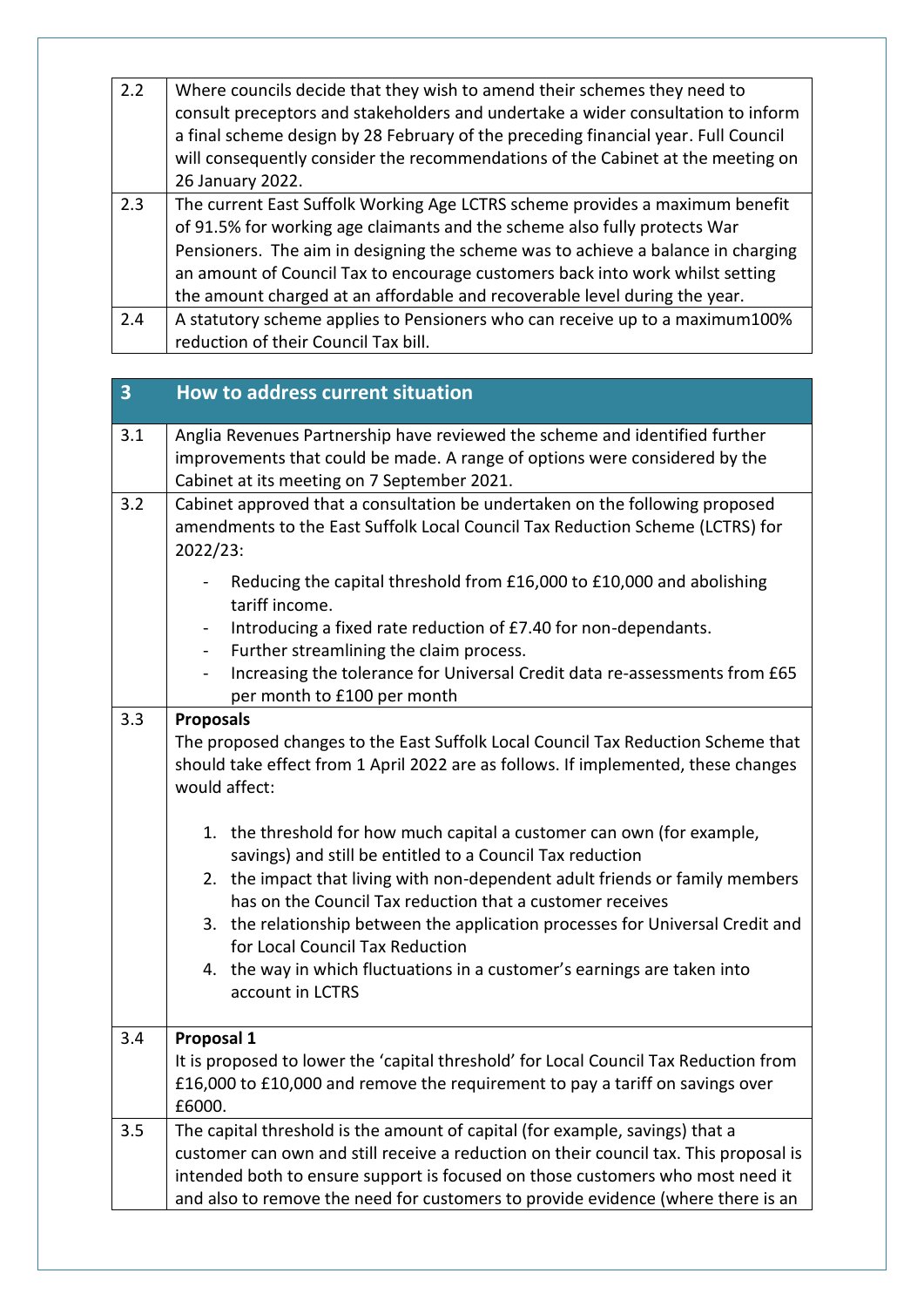|     | over £250 change to their capital) of their capital in order for 'tariff income' to be<br>calculated. ('Tariff income' is a measure that the Government uses for all benefits<br>to calculate how much income a customer could theoretically earn from their<br>capital, even if they don't earn it).                                                                                                                                                                                                                                                                                                                                                                                                                                     |
|-----|-------------------------------------------------------------------------------------------------------------------------------------------------------------------------------------------------------------------------------------------------------------------------------------------------------------------------------------------------------------------------------------------------------------------------------------------------------------------------------------------------------------------------------------------------------------------------------------------------------------------------------------------------------------------------------------------------------------------------------------------|
| 3.6 | <b>Impact of Proposal 1</b><br>This proposal would result in:<br>A simplified scheme reducing the burden on customer and evidence<br>requirements<br>Reduced number of claim adjustments as there would be no requirement to<br>$\bullet$<br>notify changes in capital of £250 or more<br>More streamlined customer experience and reduced processing times for<br>$\bullet$<br>universal credit claims as tariff income details are not provided in DWP data<br>share records                                                                                                                                                                                                                                                            |
|     | Targeting help to those most in need as those with less capital will receive<br>increased awards and those who no longer qualify will have more than £10,000<br>capital.                                                                                                                                                                                                                                                                                                                                                                                                                                                                                                                                                                  |
| 3.7 | Modelling suggests that this proposal would have the following impact on<br>customers:                                                                                                                                                                                                                                                                                                                                                                                                                                                                                                                                                                                                                                                    |
|     | Customers with capital above £10,000 will no longer be entitled to LCTRS. This<br>represents 91.5% of every council tax band. These customers would re-enter<br>LCTRS if their capital fell below £10,000. ARP would also have the discretion to use<br>its discretionary hardship funding to support individuals facing difficulties.                                                                                                                                                                                                                                                                                                                                                                                                    |
|     | Simplification would enable us to provide quicker decisions to such customers as<br>the need to manually calculate tariff income would be removed. This option has<br>potential savings of around £17,000. It is estimated that 13 customers would gain<br>under this option with 22 losing.                                                                                                                                                                                                                                                                                                                                                                                                                                              |
|     | The results from East Suffolk Council's Consultation show that of the respondents<br>58.83% were in favour of the proposed changes to the capital rules. This survey<br>detailed that 21.56% disagreed with the proposals and 19.61 % did not know.                                                                                                                                                                                                                                                                                                                                                                                                                                                                                       |
| 3.8 | <b>Proposal 2</b>                                                                                                                                                                                                                                                                                                                                                                                                                                                                                                                                                                                                                                                                                                                         |
|     | It is proposed to set a fixed deduction of £7.40 on the amount of Council Tax<br>reduction a customer on 'non-passported benefits' (see definition below) is<br>entitled to if they live with non-dependent adult family members or friends.<br>Currently, the amount of deduction must be calculated individually and can cause<br>problems when the non-dependent family members or friends refuse to, or forget<br>to, let the customer know about changes in their circumstances.                                                                                                                                                                                                                                                     |
| 3.9 | Non-passported benefits is a DWP term. 'Passported' means people in receipt of<br>DWP prescribed benefits; the income-based elements of Income Support,<br>Jobseekers Allowance and Employment Support Allowance for whom a council<br>does not have to undertake a separate means-tested exercise and evidence gather<br>to determine Council Tax Support or Housing Benefit. 'Non passported' means a<br>council must undertake that separate exercise, usually because people have<br>earnings/income exceeding those benefit thresholds. 'Passported' customers<br>automatically receive full Council Tax Support up to the non-contribution rate<br>(91.5% for WS residents) or full Housing Benefit whilst non-passported customers |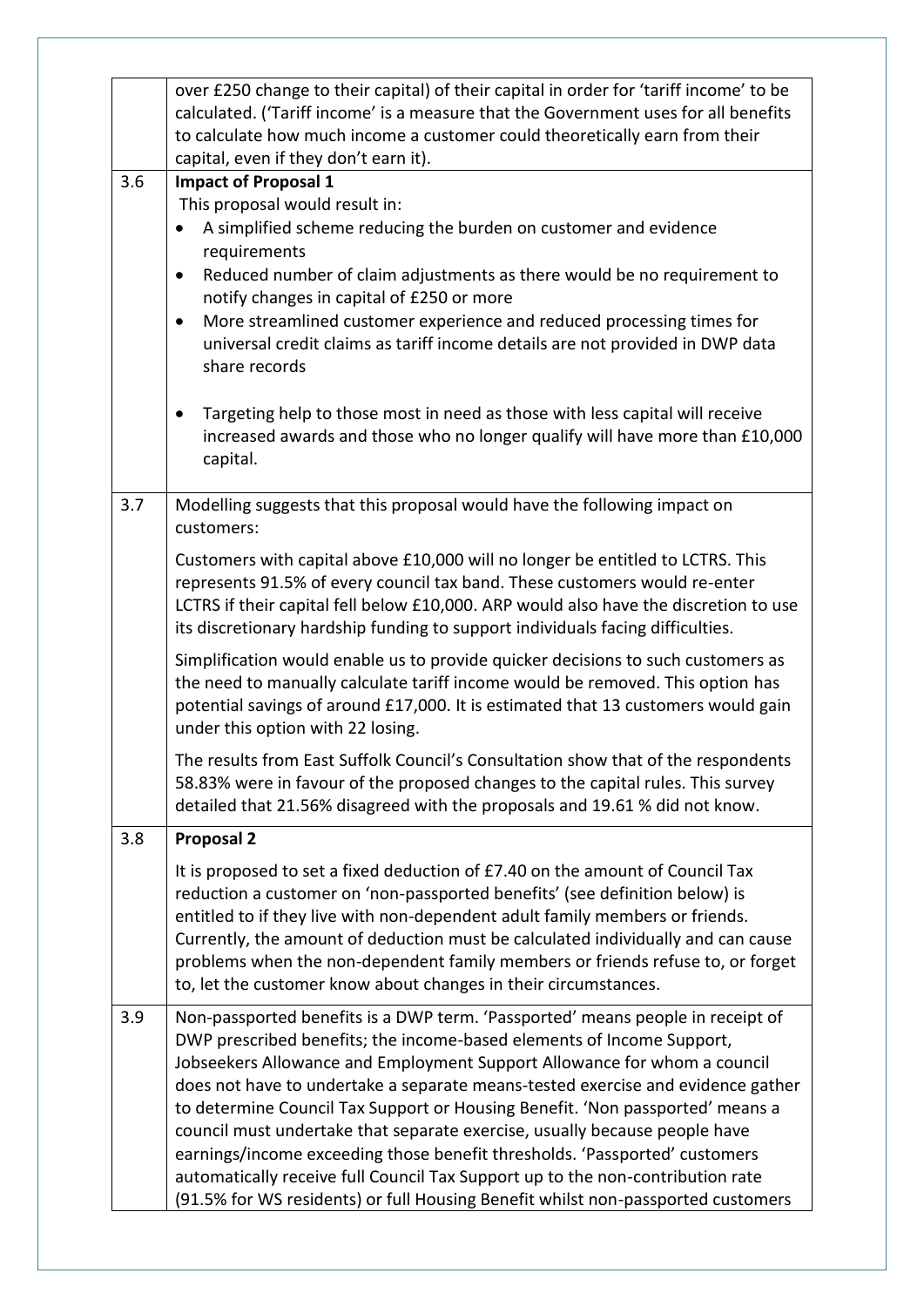|      | will have to make some contribution towards the 91.5% charge of their Council<br>Tax; both cohorts must pay the minimum 8.5% as required within East Suffolk's<br>scheme.                                                                                                                                                                                                                                                                                     |
|------|---------------------------------------------------------------------------------------------------------------------------------------------------------------------------------------------------------------------------------------------------------------------------------------------------------------------------------------------------------------------------------------------------------------------------------------------------------------|
| 3.10 | <b>Impact of Proposal 2</b>                                                                                                                                                                                                                                                                                                                                                                                                                                   |
|      | The proposed change would speed up benefits claims and reduce the number of<br>adjustments needed every time an adult household member's income changed,<br>would provide certainty over LCTRS entitlement, and would also reduce the<br>potential for mistakes which can lead to arrears. Customers who are entitled to a<br>severe disability premium would not be affected by this change and would<br>continue to be exempt from non-dependent deductions |
| 3.11 | This proposal would result in:                                                                                                                                                                                                                                                                                                                                                                                                                                |
|      | • Reduced burden on customer and evidence requirements                                                                                                                                                                                                                                                                                                                                                                                                        |
|      | • Reduced number of claim adjustments as there would be no requirement to<br>notify changes in non-dependent income. This is something the customer is not<br>always aware of or able to obtain verification of themselves                                                                                                                                                                                                                                    |
|      | . The functionality to verify and receive automatic income updates from DWP and<br>HMRC does not extend to non-dependents meaning verification is always a<br>manual process and the onus is solely on the customer to identify and report<br>changes for their adult household members                                                                                                                                                                       |
|      | • More streamlined customer experience and quicker processing times for<br>Universal Credit claims as DWP do not gather details of non-dependents' income<br>and the responsibility on the Local Authority to obtain this missing information<br>delays claim processing                                                                                                                                                                                      |
|      | • Harmonisation with Universal Credit where there is already a flat-rate non-<br>dependent deduction                                                                                                                                                                                                                                                                                                                                                          |
|      | Delays in and failure to provide non-dependent income details results in incorrect<br>LCTRS awards, often impacting council tax collection and arrears.                                                                                                                                                                                                                                                                                                       |
| 3.12 | An administrative consequence of this proposal would be that ARP's ability to<br>increase automation and provide decisions to customers in one day would be<br>extended to those with non-dependents, as the need to request follow up details<br>would be removed                                                                                                                                                                                            |
| 3.13 | Modelling suggests that this proposal would have the following impact on<br>customers:                                                                                                                                                                                                                                                                                                                                                                        |
|      | There are likely to be 223 who will be better off because of this change and 392<br>customers who would receive less benefit.                                                                                                                                                                                                                                                                                                                                 |
|      | Meanwhile, there would be a much-reduced risk of incorrect LCTRS awards and<br>arrears, due to the fixed rate.                                                                                                                                                                                                                                                                                                                                                |
| 3.14 | The consultation carried out by East Suffolk resulted in 65.85% agreeing with the<br>proposal for a fixed deduction. With only 6.1% disagreeing. The remainder did not<br>know.                                                                                                                                                                                                                                                                               |
|      | Of the respondents 70% agreed that £7.40 was the right amount for this fixed<br>deduction.                                                                                                                                                                                                                                                                                                                                                                    |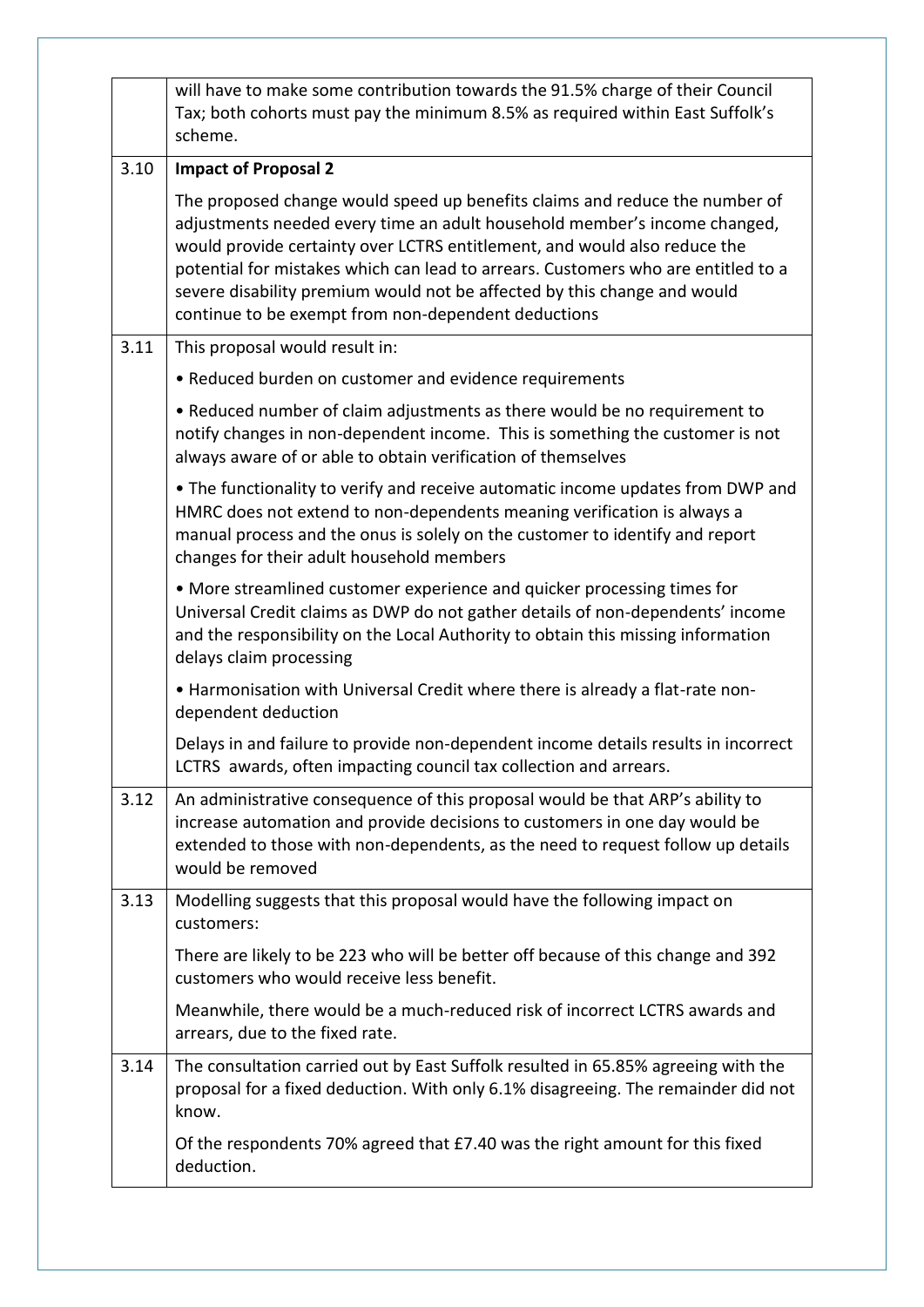| 3.15 | <b>Proposal 3</b>                                                                                                                                                                                                                                                                                                                                                                                                                                             |
|------|---------------------------------------------------------------------------------------------------------------------------------------------------------------------------------------------------------------------------------------------------------------------------------------------------------------------------------------------------------------------------------------------------------------------------------------------------------------|
|      | East Suffolk Council is proposing to simplify the application process for LCTRS by<br>requiring all customers to apply to DWP rather than direct to the local authority.<br>Whereas previously, customers submitted separate claims for LCTRS, the<br>proposals would mean customers would in future only need to apply for benefits<br>through DWP, who will automatically notify ARP if someone is eligible for LCTRS.                                      |
| 3.16 | <b>Impact of Proposal 3</b>                                                                                                                                                                                                                                                                                                                                                                                                                                   |
|      | This proposal is expected to minimise customer engagement, improve speed of<br>administration and improve processing times for customers by:                                                                                                                                                                                                                                                                                                                  |
|      | Clarifying the customer journey by removing any confusion that a separate<br>$\bullet$<br>claim is required                                                                                                                                                                                                                                                                                                                                                   |
|      | Reducing customer burden to provide evidence through making a non-UC<br>$\bullet$<br>claim                                                                                                                                                                                                                                                                                                                                                                    |
|      | Removing requirement for both DWP and ARP to verify same income<br>$\bullet$<br>details                                                                                                                                                                                                                                                                                                                                                                       |
|      | Maximising customer income by signposting customers to claim Universal<br>$\bullet$<br>Credit                                                                                                                                                                                                                                                                                                                                                                 |
|      | Makes full use of DWP data share functionality<br>$\bullet$                                                                                                                                                                                                                                                                                                                                                                                                   |
|      | There will be no financial impact on customers. Customers who complete a<br>contact form will be advised to complete a Universal Credit application form,<br>which will automatically trigger an application for LCTRS. There will be a fallback<br>option where in exceptional circumstances, a customer could still apply direct to<br>ARP.                                                                                                                 |
|      | The results of East Suffolk Council's Consultation Survey show that 67.11% are in<br>favour of this proposal, 18.42% of respondents did not know and 14.48%<br>disagreed.                                                                                                                                                                                                                                                                                     |
| 3.17 | Proposal 4                                                                                                                                                                                                                                                                                                                                                                                                                                                    |
|      | The Council is proposing to adjust the current rule whereby customers' income can<br>vary up to £65 a month (£15 a week) before a reassessment is required, to £100 a<br>month. Since the £65 threshold was introduced in 2020, ARP have seen a<br>significant reduction in adjustment notifications, direct debit amendments and<br>refunds. It has also given customers greater certainty to enable them to manage<br>their payments and household budgets. |
| 3.18 | A review of the current rule suggests that if the threshold was increased from £65<br>to £100 a month, it would further improve financial certainty for customers and<br>streamline the process.                                                                                                                                                                                                                                                              |
| 3.19 | ARP will continue to have discretion to review exceptional cases and override the<br>rule, however, this has not been necessary since the £65 threshold was<br>introduced, because most cases have monthly fluctuations which even out any<br>impact over the course of a year.                                                                                                                                                                               |
| 3.20 | <b>Impact of Proposal 4</b>                                                                                                                                                                                                                                                                                                                                                                                                                                   |
|      | In April 2020 a tolerance rule of £65 per month was introduced which meant we<br>no longer reassessed income changes of less than £15 per week for UC customers.                                                                                                                                                                                                                                                                                              |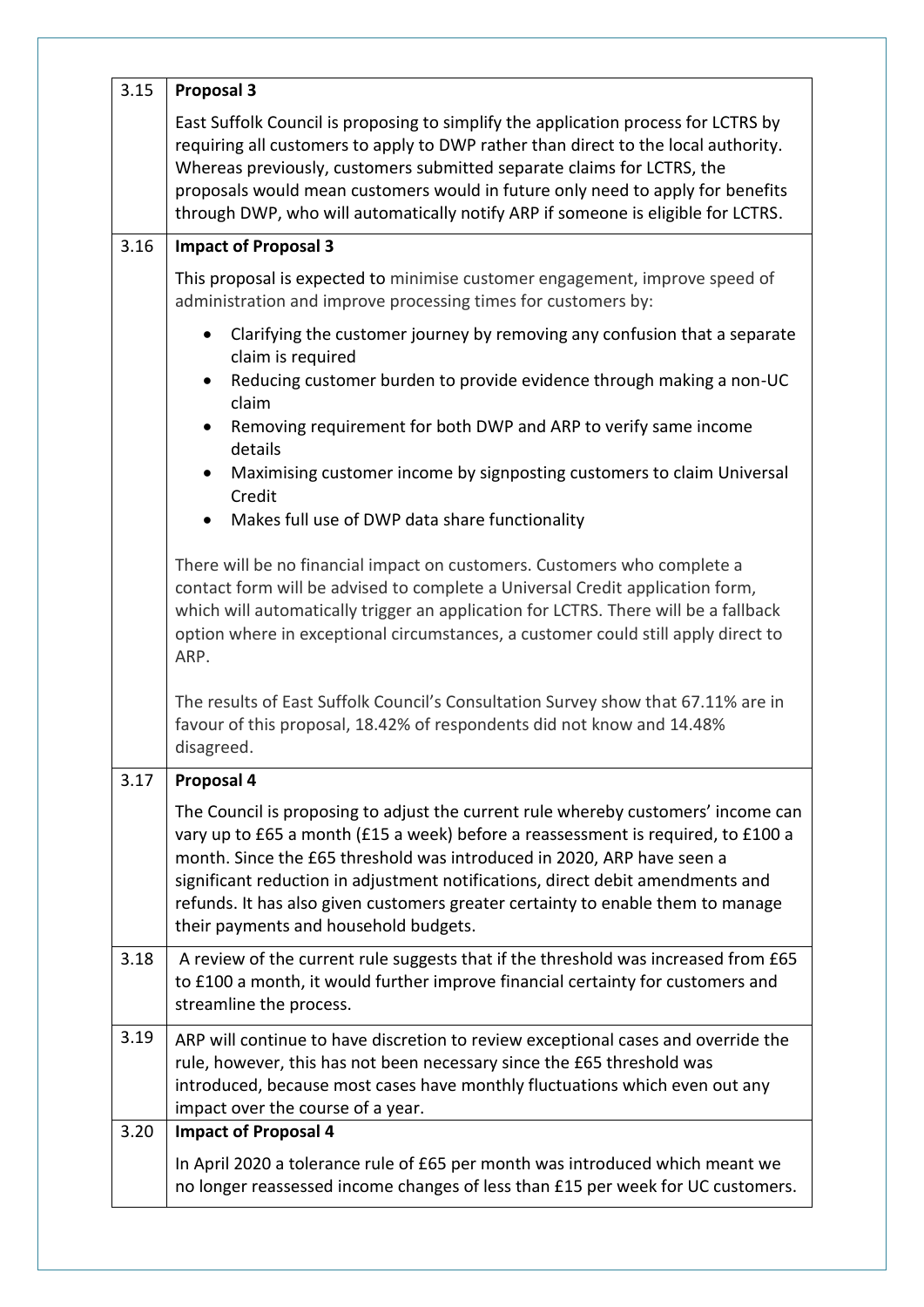| 3.21 | UC is designed to be paid monthly, calculated on the customer's circumstances,<br>including Real Time Information (RTI) earnings data from HM Revenue and<br>Customs. Given customers' circumstances, especially earnings, fluctuate, this leads<br>to significant volumes of monthly revised UC awards sent to the Council by the<br>DWP.                                                                                                                                                                                                                                                                                                                                                                                |
|------|---------------------------------------------------------------------------------------------------------------------------------------------------------------------------------------------------------------------------------------------------------------------------------------------------------------------------------------------------------------------------------------------------------------------------------------------------------------------------------------------------------------------------------------------------------------------------------------------------------------------------------------------------------------------------------------------------------------------------|
| 3.22 | Due to the tolerance rule such customers have seen a reduction by one third in<br>Council Tax adjustment notifications, as well as a reduction in direct debit<br>amendments and the need to request a refund. This has provided greater certainty<br>to customers to enable to them to manage their payments and household<br>budgets, with it being well received and working as expected.                                                                                                                                                                                                                                                                                                                              |
| 3.23 | The introduction of a fluctuating earnings rule has been particularly beneficial<br>given the significant increase in the COVID-19 workload for Anglia Revenues<br>Partnership, which peaked at a 500% increase compared to the same point last<br>year, before reducing to 200% and now starting to return to normal levels.                                                                                                                                                                                                                                                                                                                                                                                             |
| 3.24 | A review of the tolerance rule suggests increasing the figure from £65 per month<br>to £100 per month would further reduce the need for re-assessments from a third<br>to a half, thereby providing more customers with stable payment arrangements,<br>fewer adjustments and improved financial certainty. By retaining the discretion to<br>review exceptional cases we will be able to override the rule in the case of a single<br>beneficial change being reported. However, ARP are yet to see a case where<br>discretion has been needed with the current £65 tolerance, given most cases have<br>monthly fluctuations reported which evens out any impact of applying the<br>tolerance over the course of a year. |
|      | The East Suffolk Consultation Survey contains results that 82.67 % of respondents<br>are in favour of this proposal with only 2.67% disagreeing and 14.67% who do not<br>know.                                                                                                                                                                                                                                                                                                                                                                                                                                                                                                                                            |

|     | <b>Reason/s for recommendation</b>                                                                                                                              |
|-----|-----------------------------------------------------------------------------------------------------------------------------------------------------------------|
| 4.1 | These proposed changes are expected to streamline a customer journey; provide<br>certainty and consistency of entitlement; reduced information requirements for |
|     | customers; and enhance the use of DWP and HMRC data.                                                                                                            |
| 4.2 | Cabinet considered this report at its meeting on 4 January 2022 and recommended                                                                                 |
|     | that Full Council approves the Proposed East Suffolk Local Council Tax Reduction                                                                                |
|     | Scheme (LCTRS) for 2022/23 attached as Appendix C, incorporating the proposals                                                                                  |
|     | outlined in this report                                                                                                                                         |